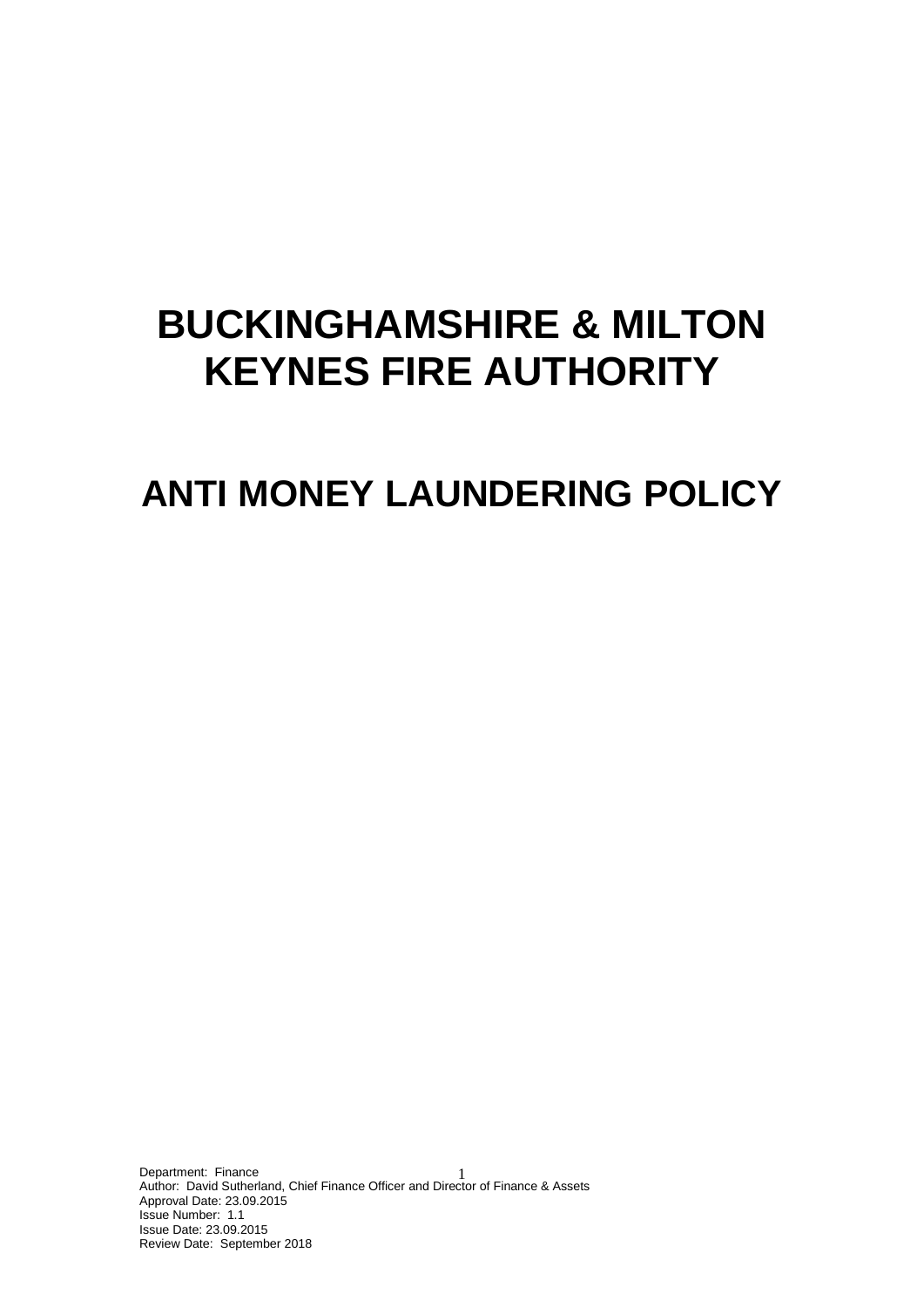## **BUCKINGHAMSHIRE & MILTON KEYNES FIRE AUTHORITY**

## **ANTI MONEY-LAUNDERING POLICY**

## **1. INTRODUCTION**

Version 1.0 - The publication of the Money Laundering Regulations 2007<sup>1</sup> , which came into effect on the 15 December 2007, introduced changes to the money laundering regime that are relevant to Buckinghamshire & Milton Keynes Authority (the Authority). The Authority's Anti Money-Laundering Policy has been updated to reflect the 2007 Regulations. The Policy replaces the previous draft 2007 Anti Money Laundering Policy.

Version 1.1 – has been reviewed and includes minor updates to job titles, names, and contact details.

## **2. SCOPE OF THE POLICY**

- 2.1 This Policy applies to all employees of the Authority and aims to maintain the high standards of conduct which currently exist within the Authority by preventing criminal activity through money laundering. The Policy sets out the procedures that must be followed, for example the reporting of suspicious money laundering activity, to enable the Authority to comply with its legal obligations.
- 2.2 The Policy is accompanied by four additional documents:
	- The Customer Due Diligence Pro-Forma (Appendix 1).
	- The template Report to the Money Laundering Reporting Officer (Appendix 2)
	- The Due Diligence Flowchart (Appendix 3)
	- The Enhanced Due Diligence and Ongoing Monitoring Flowchart (Appendix 4)
- 2.3 Failure by a member of staff to comply with the procedures set out in the Policy may lead to disciplinary action being taken against him/her. Any disciplinary action will be dealt with in accordance with the Authority's disciplinary Policy and Procedure.

#### **3. WHAT IS MONEY LAUNDERING?**

3.1 The definition of money laundering is very wide. It includes all forms of handling or possessing criminal property, including possessing the proceeds of one's own crime and facilitating any handling or possession of criminal property. Property is criminal if it

-

Department: Finance Department: Finance<br>Author: David Sutherland, Chief Finance Officer and Director of Finance & Assets Approval Date: 23.09.2015 Issue Number: 1.1 Issue Date: 23.09.2015 Review Date: September 2018

 $1$  SI 2007/2157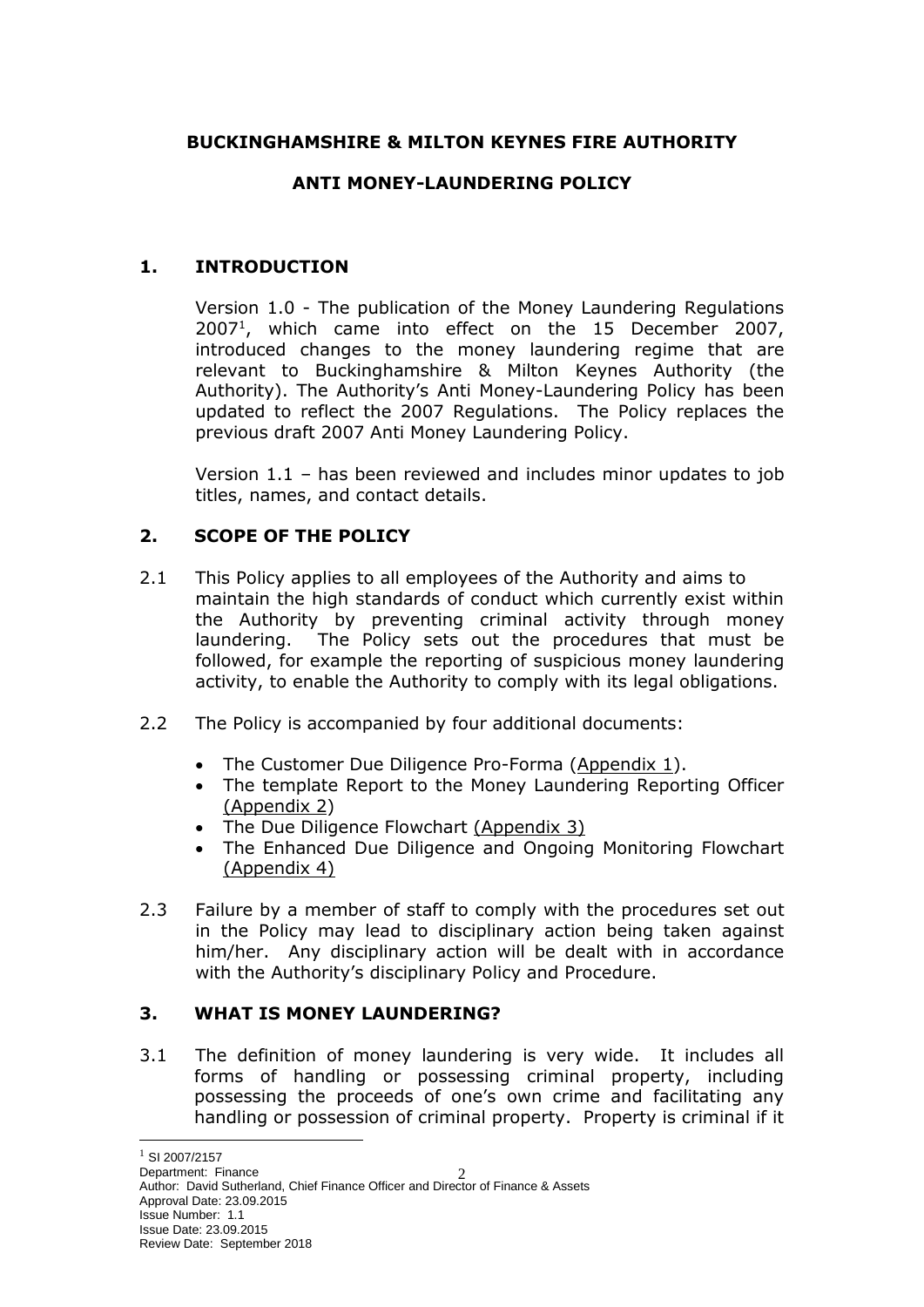constitutes or represents a person's benefit from criminal conduct and the alleged offender knows or suspects that it constitutes such a benefit; criminal property may take any form and includes money, securities, tangible and intangible property. Criminal conduct is conduct which constitutes an offence in the UK or would constitute an offence in the UK if it occurred there. Money laundering also includes activities relating to terrorist financing.

- 3.2 Money laundering activity may range from a single act, for example being in possession of the proceeds of one's own crime, to complex and sophisticated schemes involving multiple parties and multiple methods of handling and transferring criminal property as well as concealing it and entering into arrangements to assist others to do so. Authority employees need to be alert to the risks of clients, their counterparties and others laundering money in any of its many forms.
- 3.3 The main money laundering offences are those under sections 327 to 329 of the Proceeds of Crime Act 2002 and section 18 of the Terrorism Act 2000. In summary the offences are committed as follows:
	- Under section 327 it is an offence to conceal, disguise, convert, transfer or remove criminal property from England and Wales.
	- Under section 328 it is an offence for a person to enter into or become concerned in an arrangement which s/he knows or suspects facilitates the acquisition, retention, use or control of criminal property by or on behalf of another person.
	- Under section 329 it is an offence for a person to acquire, use or have in his/her possession criminal property.
- 3.4 Under section 18 of the Terrorism Act 2000 it is an offence for a person to enter into or become concerned in an arrangement which facilitates the retention or control by or on behalf of another person of terrorist property by concealment, removal from the jurisdiction, transfer to nominees or in any other way. Terrorist property is defined as money or other property which is likely to be used for the purposes of terrorism (including any resources of a prescribed organisation), proceeds of the commission of acts of terrorism, and proceeds of acts carried out for the purposes of terrorism.
- 3.5 It is important to note that anyone, not necessarily an employee of the Authority can commit any of the above offences. However, in addition to these offences there are a series of obligations imposed on the Authority by the 2007 Regulations that it must fulfil and of which breach can also amount to an offence by the Authority.

## **4. WHAT ARE THE OBLIGATIONS ON THE AUTHORITY?**

4.1 The obligations on the Authority are those imposed by the 2007 Regulations which apply to "relevant persons" acting in the course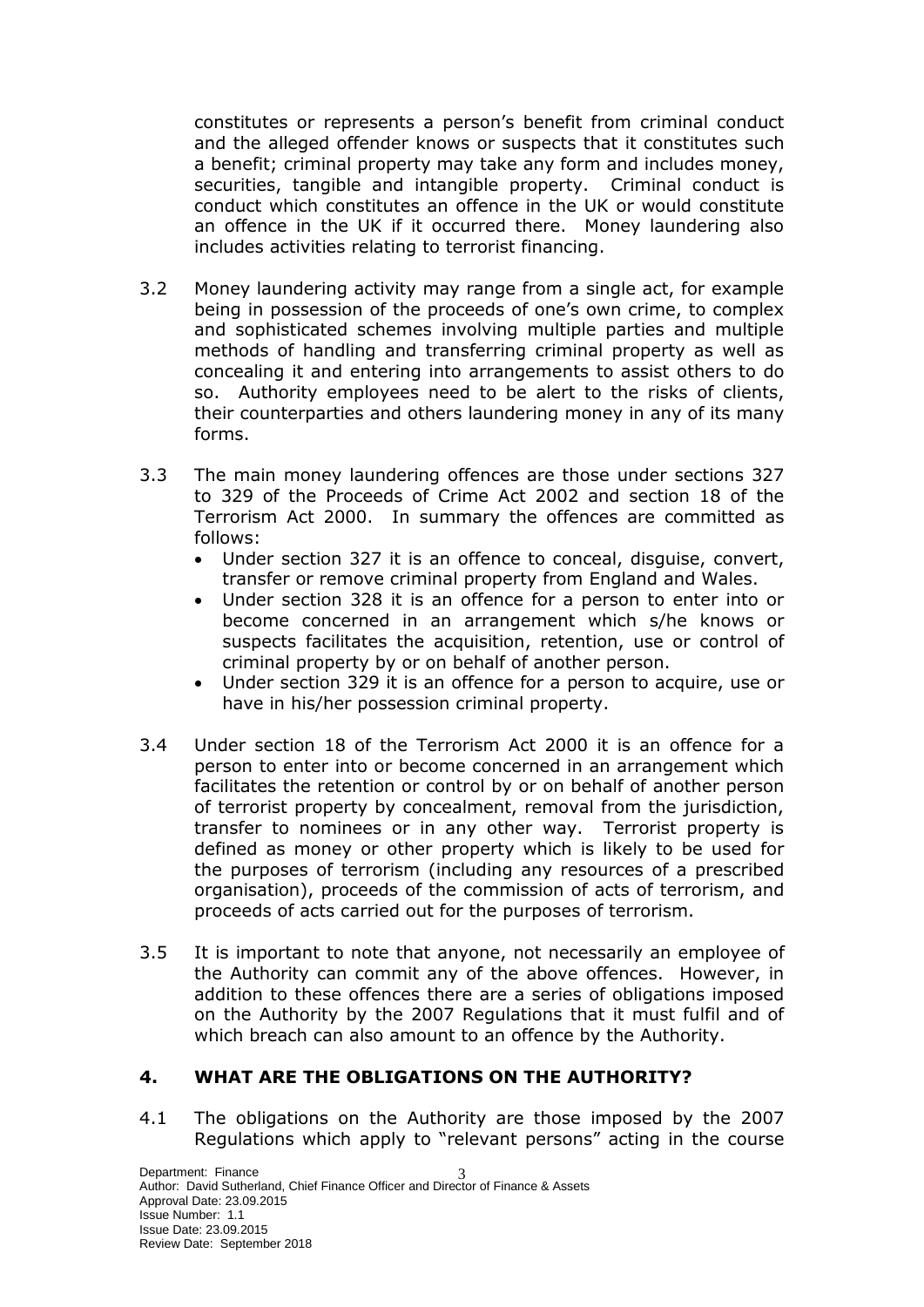of business carried on by them in the UK. Not all of the Authority's business is relevant for the purposes of the Regulations; it is mainly the accountancy and audit services carried out by Finance and the financial, company and property transactions undertaken by Legal Services and vehicle disposals in the Workshops.

4.2 It should be remembered that under Reg. 3(1), the Regulations only apply to "persons acting in the course of a business".

Therefore Authority employees in the Finance Team, Legal Services and Workshops sections are those to whom the Policy most directly applies.

- 4.3 It is reasonable to conclude that the money laundering regime is not primarily aimed at local authorities and that local authorities' work is to some extent tangential to the regime. However, the safest way to ensure compliance with the regime is nonetheless to apply its requirements to all of the Authority's areas of work and to ensure that all staff comply with the reporting procedure set out in the Policy.
- 4.4 The obligations on the Authority are to establish and maintain appropriate and risk-sensitive policies and procedures relating to the following
	- Customer due diligence measures and ongoing monitoring
	- Reporting
	- Record-keeping
	- Internal control
	- Risk assessment and management
	- The monitoring and management of compliance with, and the internal communication of, such policies and procedures
- 4.5 All employees are required to follow the procedure set out in the policy and in this way the Authority will properly discharge its obligations under the money laundering regime.

#### **5. The importance of disclosing any suspicions to the Money Laundering Reporting Officer (MLRO)**

5.1 Where you know or suspect that money laundering activity is taking/has taken place, or you are concerned that your involvement in the matter may amount to a prohibited act under the legislation, you must disclose to the MLRO (see Section 11 for named officer) this suspicion or concern as soon as practicable; the disclosure should be made within hours rather than days or weeks of the information coming to your attention. **If you fail to do so you may be liable to prosecution.**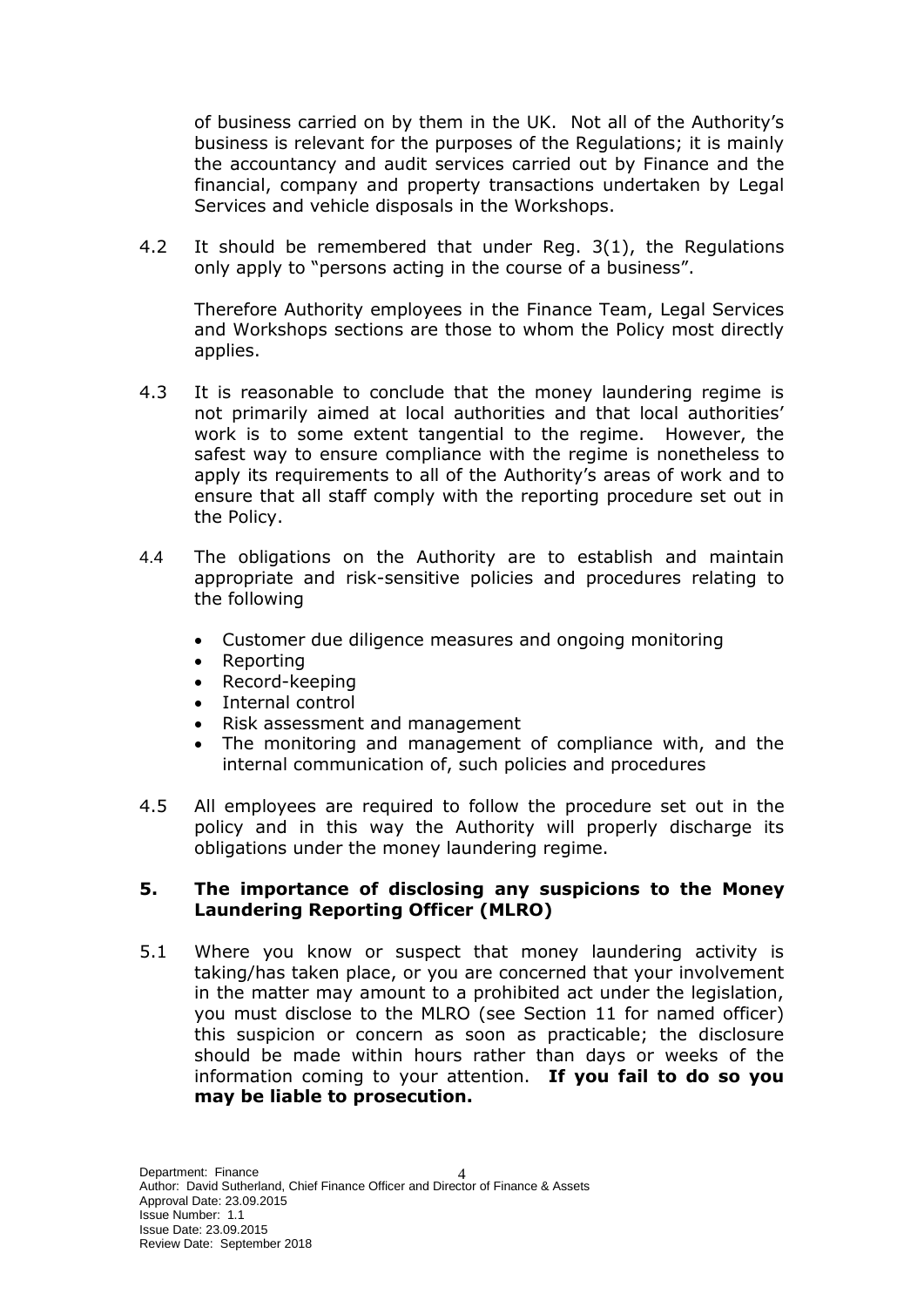- 5.2 Your disclosure should be made to the MLRO on the Pro Forma attached at Appendix 1. The report must include as much detail as possible, for example:
	- Full details of the people involved (including yourself if relevant) e.g. name, date of birth, address, company names, directorships, phone numbers, etc.
	- If you are concerned that your involvement in the transaction would amount to a prohibited act under sections 327-329 of the 2002 Act then your report must include all relevant details as you will need consent from The National Crime Agency formally Serious Organised Crime Agency (SOCA), through the MLRO, to take any further part in the transaction. This is the case even if the client gives instructions for the matter to proceed before such consent is given. You should therefore make it clear in the report if such consent is required and clarify whether there are any deadlines for giving such consent, e.g. a completion date or court deadline.
	- The types of money laundering activity involved. If possible cite the section number(s) under which the report is being made.
	- The date of such activities, including whether the transactions have happened, are on-going or are imminent.
	- Where they took place.
	- How they were undertaken
	- The (likely) amount of money/assets involved.
	- Why, exactly, you are suspicious.
	- In addition, any other information to enable the MLRO to make a sound judgement as to whether there are reasonable grounds for knowledge or suspicion of money laundering and to enable him/her to prepare his/her report to The National Crime Agency where appropriate. You should also enclose any copies of relevant supporting documentation.
- 5.3 As soon as you have reported the matter to the MLRO you must follow any directions he/she gives you. **You must NOT make any further inquiries into the matter yourself.** Any necessary investigation will be undertaken by The National Crime Agency; simply report your suspicions to the MLRO, who will refer the matter to The National Crime Agency if appropriate. All members of staff will be required to co-operate with the MLRO and the Authority's subsequent money laundering investigation.
- 5.4 Similarly, **at no time and under no circumstances should you voice any suspicions** to the person(s) or organisation you suspect of money laundering; otherwise you may commit the criminal offence of "tipping off".
- 5.5 Do not, therefore, make any reference on a client file to a report having been made to the MLRO. Should the client exercise his/her right to see the file then such a note would obviously tip them off to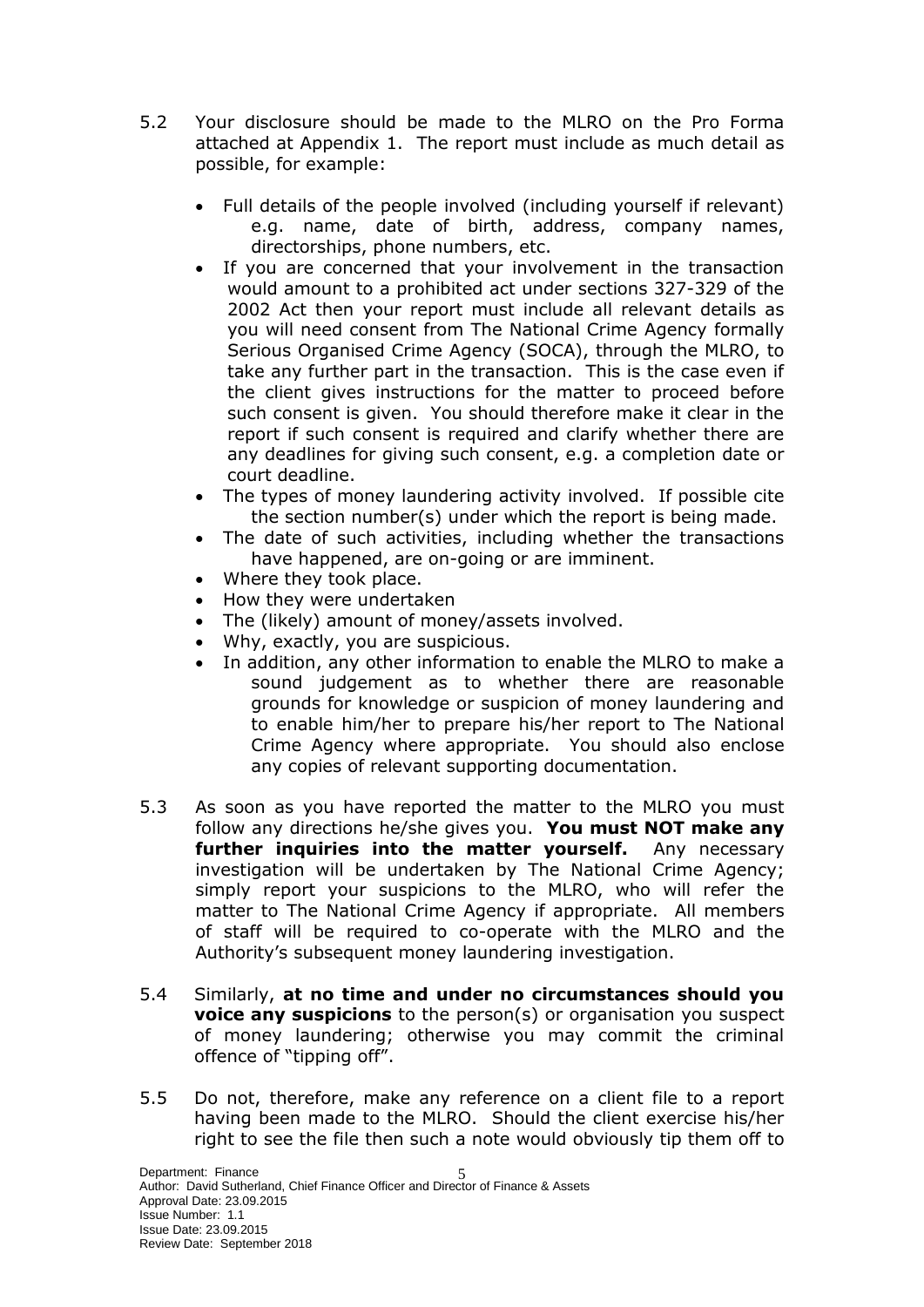the report having been made and you would be at risk of prosecution for "tipping off". The MLRO will keep the appropriate records in a confidential manner.

### **6. Customer Due Diligence**

- 6.1 In summary, customer due diligence is a new requirement introduced by the 2007 Regulations, and means that the Authority must know its clients and understand their businesses. This allows the Authority to be in a position to know if there is suspicious activity that should be reported; clearly it is only by the Authority knowing its clients and their businesses that it can recognise abnormal and possibly suspicious activity.
- 6.2 The obligations imposed on the Authority must, of course, be brought into effect by its individual employees. Employees must therefore be familiar with these obligations.
- 6.3 The 2007 Regulations require that the Authority identifies its customers and verifies that identity on the basis of documents, data or information obtained from a reliable source. Where there is a beneficial owner who is not the customer then the Authority must identify that person and verify that identity, and where the beneficial owner is a trust or similar then the Authority must understand the nature of the control structure of that trust. Finally the Authority must obtain information on the purpose and intended nature of the business relationship.
- 6.4 The checks described in the paragraph above must generally be undertaken by the Authority **before** it establishes a business relationship or carries out an occasional transaction, or if it suspects money laundering or terrorist funding or doubts the veracity of any information obtained for the purposes of identification or verification. However, the Authority is not required to undertake these checks if its customer is another public authority, unless it suspects money laundering or terrorist funding.
- 6.5 The Authority is also obliged to maintain ongoing monitoring of its business relationships which means it must scrutinise transactions throughout the course of the relationship to ensure that the transactions are consistent with the Authority's knowledge of the customer and keep the information about the customer up-to-date.
- 6.6 Where the Authority is not able to apply the customer due diligence measures set out above it:
	- must not carry out a transaction with or for a customer through a bank account
	- must not establish a business relationship or carry out an occasional transaction with the customer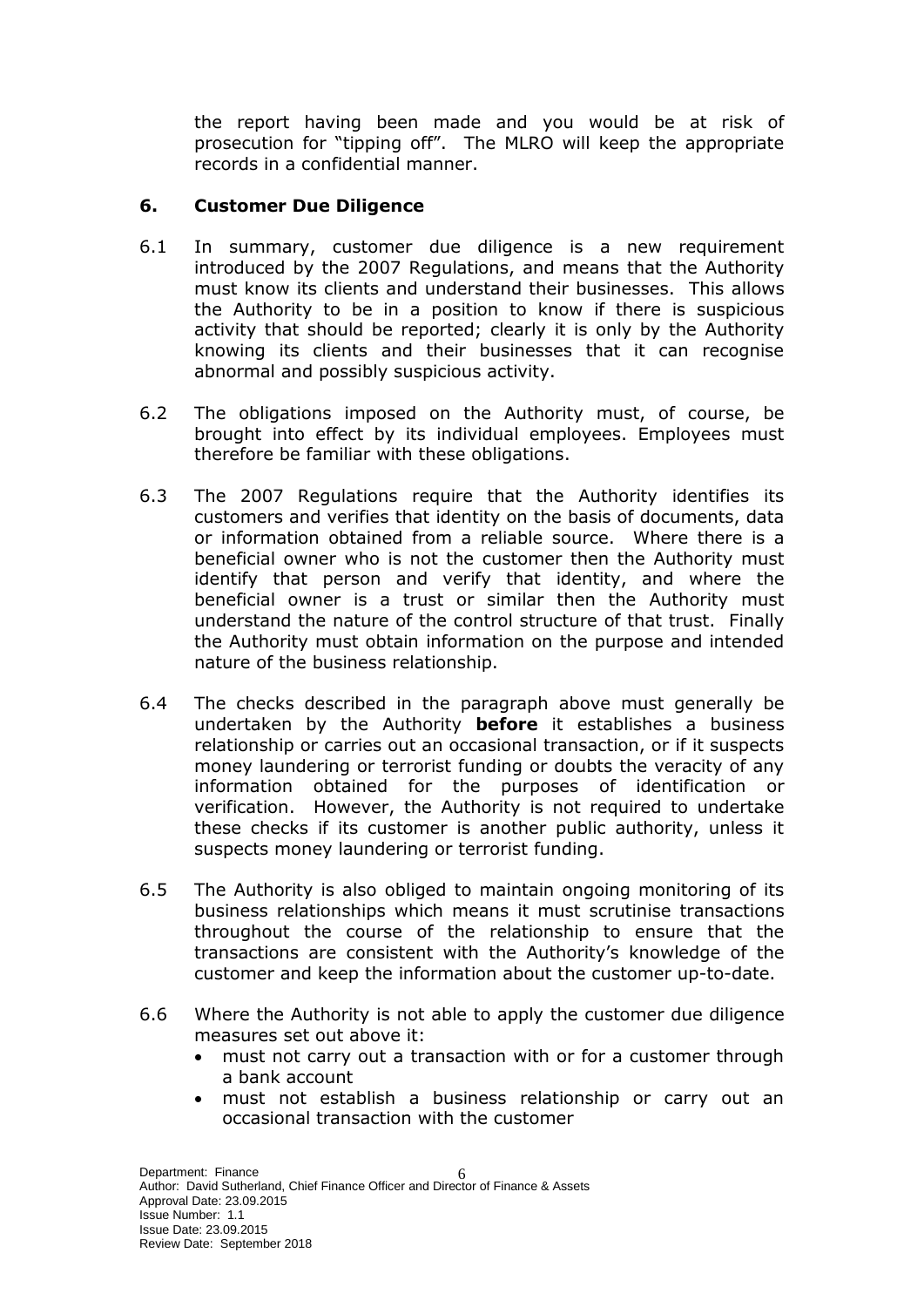- must terminate any business relationship with the customer and consider whether to make a disclosure.
- 6.7 However, the above paragraph does not apply where a lawyer or other professional adviser is in the course of advising the legal position for his client or performing his task of defending or representing that client in, or concerning, legal proceedings including the advice on the institution or avoidance of proceedings.
- 6.8 The due diligence procedures can be found in the Customer Due Diligence Flowchart (Appendix 3)

## **7. Enhanced Customer Due Diligence and Ongoing Monitoring**

- 7.1 It will in certain circumstances be necessary to undertake what is known in the 2007 Regulations as enhanced customer due diligence. In summary, this will be necessary where:
	- the customer has not been physically present for identification purposes; or
	- in any other situation which by its nature can present a higher risk of money laundering or terrorist financing.
- 7.2 Where this applies, the Authority will need to take adequate measures to compensate for the higher risk. For example, this will mean ensuring that the customer's identity is established by additional documents, data or information.
- 7.3 Similarly, where the Authority is in an ongoing "business relationship" with a customer, the 2007 Regulations impose a special obligation to carry out ongoing monitoring. This means that the Authority must:
	- scrutinise transactions undertaken throughout the course of the relationship to make sure that these transactions are consistent with the Authority's knowledge of the customer, his business and risk profile; and
	- keep documents, data or information obtained for the purpose of applying Customer Due Diligence measures up-to-date
- 7.4 The enhanced due diligence and ongoing monitoring procedures can be found in the Enhanced Due Diligence and Ongoing Monitoring Flowchart (Appendix 4)

#### **8. Internal Clients**

8.1 Appropriate evidence of identity for Authority departments will be signed, written instructions on Authority headed notepaper or an email on the internal system at the outset of a particular matter. Such correspondence should then be placed on the Authority's client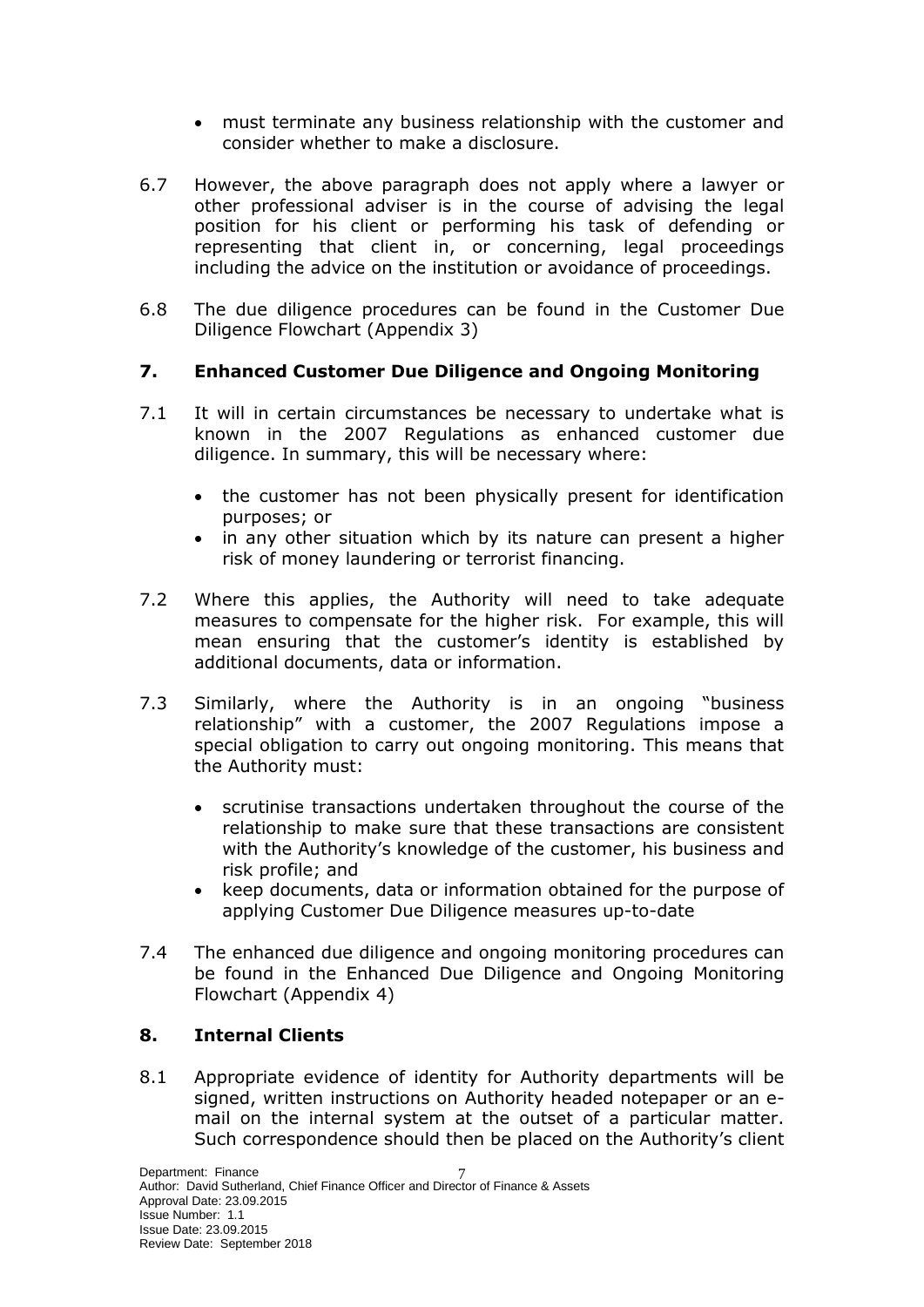file along with a prominent note explaining which correspondence constitutes the evidence and where it is located.

#### **9. External Clients**

- 9.1 The MLRO (see below) will maintain a central file of general client identification and verification information about the Authority's external clients to whom the Authority provides professional services. You should check with the MLRO that the organisation or individual in respect of which you require identification and verification information is included in the MLRO's central file and then check the details of the information held in respect of the particular client. If the organisation or individual is not included in the central file you should discuss the matter with the MLRO.
- 9.2 In practice the Authority can fulfil its obligations if employees complete the Customer Due Diligence Pro-Forma (Appendix 1).

### **10. Record Keeping**

10.1 The information gathered by the Authority in pursuance of its customers due diligence obligations and described above must be kept for a period of five years from either the completion of the transaction or the end of the business relationship. Each department or section of the Authority should nominate an officer who is to be responsible for the secure storage of these records.

#### **11. The Money Laundering Reporting Officer**

The officer nominated to receive disclosure about money laundering actively within the Authority is the Chief Finance Officer and Acting Director of Finance & Assets, David Sutherland. David can be contacted as follows:

David Sutherland Chief Finance Officer and Acting Director of Finance & Assets Buckinghamshire & Milton Keynes Fire Authority Brigade HQ Stocklake Aylesbury Bucks HP20 1BD

Telephone: 01296 744662

In the absence of the MLRO the Director of Legal and Governance, Graham Britten, is authorised to deputise for him. Graham can be contacted at the above address or on telephone 01296 744441(direct line).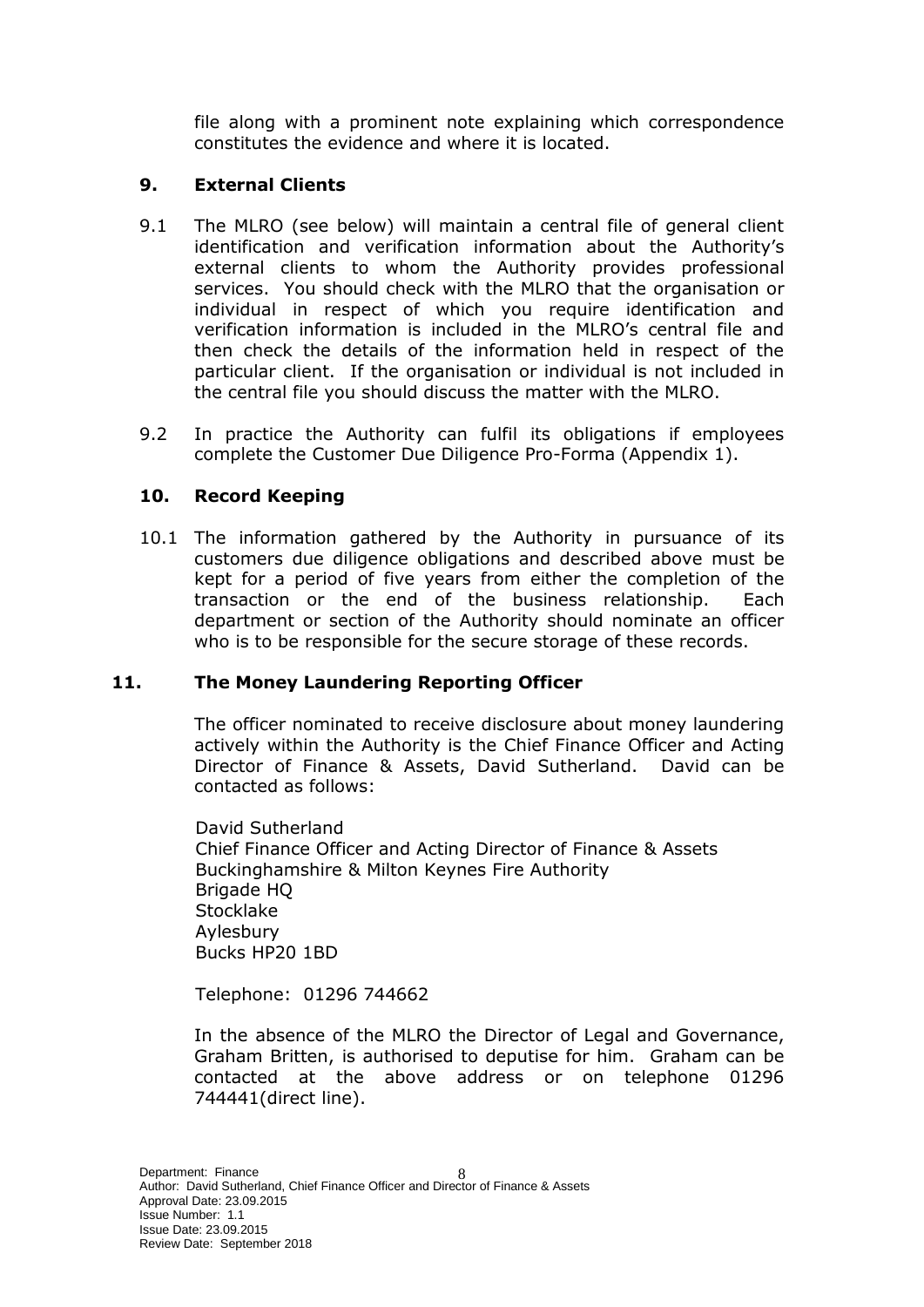#### **APPENDIX 1**

#### **Customer Due Diligence Pro-Forma**

| <b>SECTION A: PRELIMINARY</b>                                                                                                                                                                                                                                                                                                                                  |                                                                                                                                |                                                                                                 |  |
|----------------------------------------------------------------------------------------------------------------------------------------------------------------------------------------------------------------------------------------------------------------------------------------------------------------------------------------------------------------|--------------------------------------------------------------------------------------------------------------------------------|-------------------------------------------------------------------------------------------------|--|
| Name of customer                                                                                                                                                                                                                                                                                                                                               |                                                                                                                                |                                                                                                 |  |
| Is this customer another public authority<br>(e.g. a local authority)?                                                                                                                                                                                                                                                                                         |                                                                                                                                |                                                                                                 |  |
|                                                                                                                                                                                                                                                                                                                                                                |                                                                                                                                | If "Yes", the due diligence measures<br>below in Sections B and C do not<br>need to be applied. |  |
| Does the Authority suspect the customer<br>of money laundering or terrorist financing?                                                                                                                                                                                                                                                                         |                                                                                                                                |                                                                                                 |  |
|                                                                                                                                                                                                                                                                                                                                                                |                                                                                                                                | If "Yes", the suspicion MUST always<br>be reported to the MLRO immediately.                     |  |
| <b>SECTION B: DUE DILIGENCE MEASURES</b>                                                                                                                                                                                                                                                                                                                       |                                                                                                                                |                                                                                                 |  |
| These measures are to be applied where the Authority:<br>1) establishes a business relationship with a customer <sup>2</sup> ;<br>2) carries out an occasional transaction <sup>3</sup> ;<br>3) doubts the veracity or adequacy of documents, data or information previously<br>obtained from the customer for the purposes of identification or verification. |                                                                                                                                |                                                                                                 |  |
| To apply the due diligence measures, please answer as fully as possible the<br>questions below.                                                                                                                                                                                                                                                                |                                                                                                                                |                                                                                                 |  |
| 1.                                                                                                                                                                                                                                                                                                                                                             | Can the Authority identify this<br>customer?                                                                                   |                                                                                                 |  |
| 2.                                                                                                                                                                                                                                                                                                                                                             | How has the identity of this<br>customer been established?<br>[Attach documents, data or<br>information establishing identity] |                                                                                                 |  |
| 3.                                                                                                                                                                                                                                                                                                                                                             | Are these documents, data or<br>information from an independent<br>and reliable source?                                        |                                                                                                 |  |
| 4.                                                                                                                                                                                                                                                                                                                                                             | Can the Authority verify the<br>identity of the customer?<br>[Through the documents referred<br>to in Questions 2 and 3]       |                                                                                                 |  |

l <sup>2</sup> **"***business relationship***"** means a business, professional or commercial relationship which the Authority expects, at the time the contact is established, to have an element of duration.

<sup>3</sup> **"***occasional transaction***"** means a transaction, carried out other than as part of a business relationship, amounting to 15,000 Euro or more (£12,800), whether a single operation or several operations which appear to be linked.<br>Department: Finance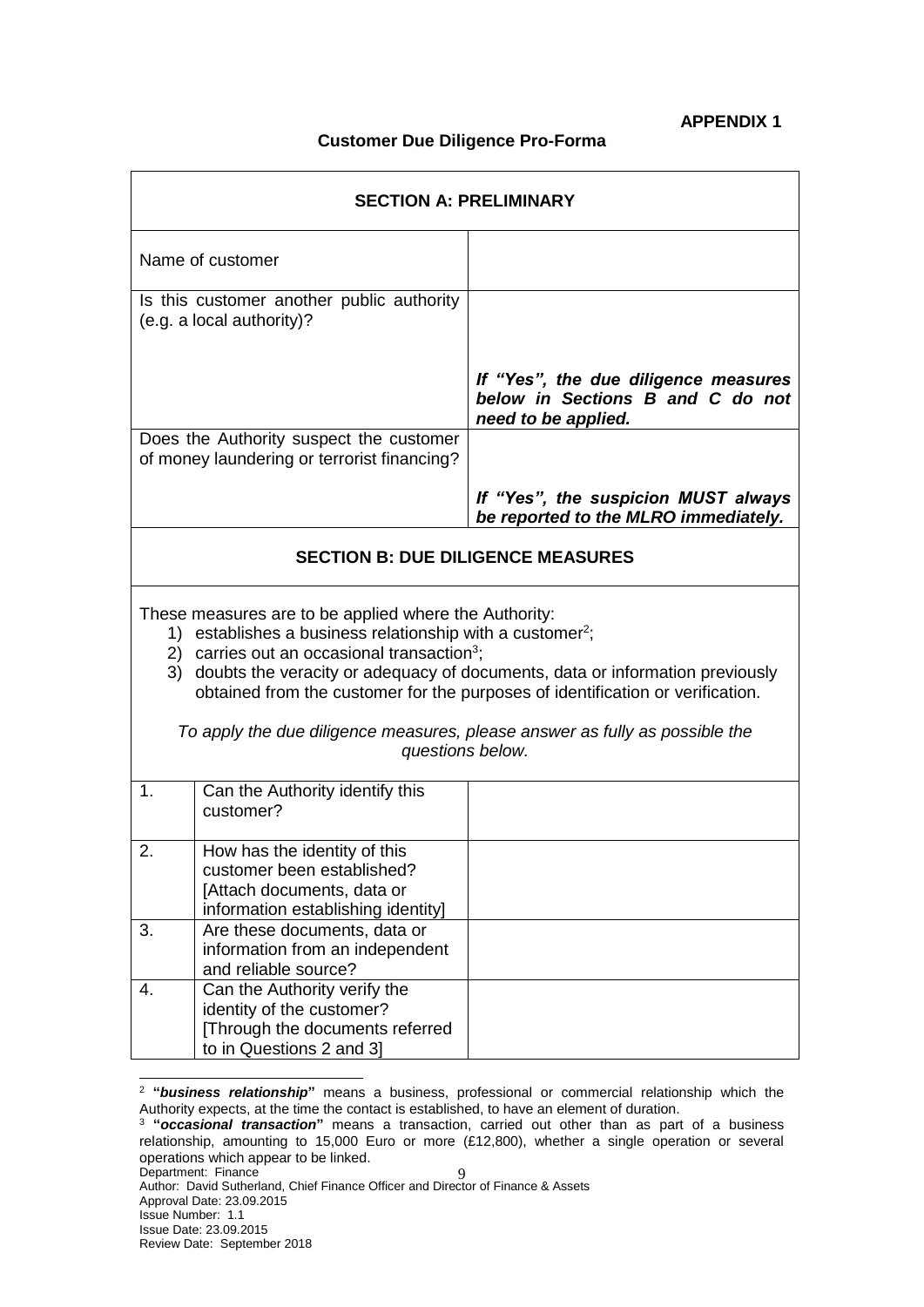| 5.                                                                                                                                                                                  | Is there a beneficial owner<br>involved with the customer who is<br>a different person or entity to the<br>customer identified above?                        |                                                                                                                                                                                                                                                                                                                                                                                         |  |  |
|-------------------------------------------------------------------------------------------------------------------------------------------------------------------------------------|--------------------------------------------------------------------------------------------------------------------------------------------------------------|-----------------------------------------------------------------------------------------------------------------------------------------------------------------------------------------------------------------------------------------------------------------------------------------------------------------------------------------------------------------------------------------|--|--|
| 6.                                                                                                                                                                                  | What is the identity of the<br>beneficial owner?                                                                                                             |                                                                                                                                                                                                                                                                                                                                                                                         |  |  |
| 7.                                                                                                                                                                                  | Can the Authority verify the<br>identity of the beneficial owner?                                                                                            |                                                                                                                                                                                                                                                                                                                                                                                         |  |  |
| 8.                                                                                                                                                                                  | Does the Authority doubt the<br>veracity or adequacy of<br>documents, data or information<br>obtained for the purposes of<br>identification or verification? |                                                                                                                                                                                                                                                                                                                                                                                         |  |  |
| 9.                                                                                                                                                                                  | When were the documents, data<br>or information obtained for the<br>purposes of identification or<br>verification of this customer last<br>up-dated?         |                                                                                                                                                                                                                                                                                                                                                                                         |  |  |
| 10.                                                                                                                                                                                 | When will the documents, data or<br>information obtained for the<br>purposes of identification or<br>verification of this customer next<br>be up-dated?      |                                                                                                                                                                                                                                                                                                                                                                                         |  |  |
| 11.                                                                                                                                                                                 | What is the ownership and<br>control structure of the beneficial<br>owner?                                                                                   |                                                                                                                                                                                                                                                                                                                                                                                         |  |  |
| 12.                                                                                                                                                                                 | Does the Authority wish to<br>establish a business relationship<br>with this customer?                                                                       | If "No", go straight to Section C.                                                                                                                                                                                                                                                                                                                                                      |  |  |
| 13.                                                                                                                                                                                 | What is the purpose and intended<br>nature of the business<br>relationship?                                                                                  |                                                                                                                                                                                                                                                                                                                                                                                         |  |  |
| <b>SECTION C: OUTCOME OF DUE DILIGENCE MEASURES</b>                                                                                                                                 |                                                                                                                                                              |                                                                                                                                                                                                                                                                                                                                                                                         |  |  |
| Is the Authority unable to answer any of<br>the above questions because the<br>customer has been unable or unwilling to<br>provide information?<br>If so, please give full details. |                                                                                                                                                              | If the answer is "Yes", the Authority<br>must not establish a business<br>relationship or carry out an occasional<br>transaction with this customer; it must<br>not carry out any transaction with or<br>for the customer through a bank<br>account; it must terminate any<br>business relationship with the<br>customer AND the suspicion must be<br>reported immediately to the MLRO. |  |  |

Please note: this pro-forma must be kept for **five** years from the end of the business relationship or occasional transaction with this customer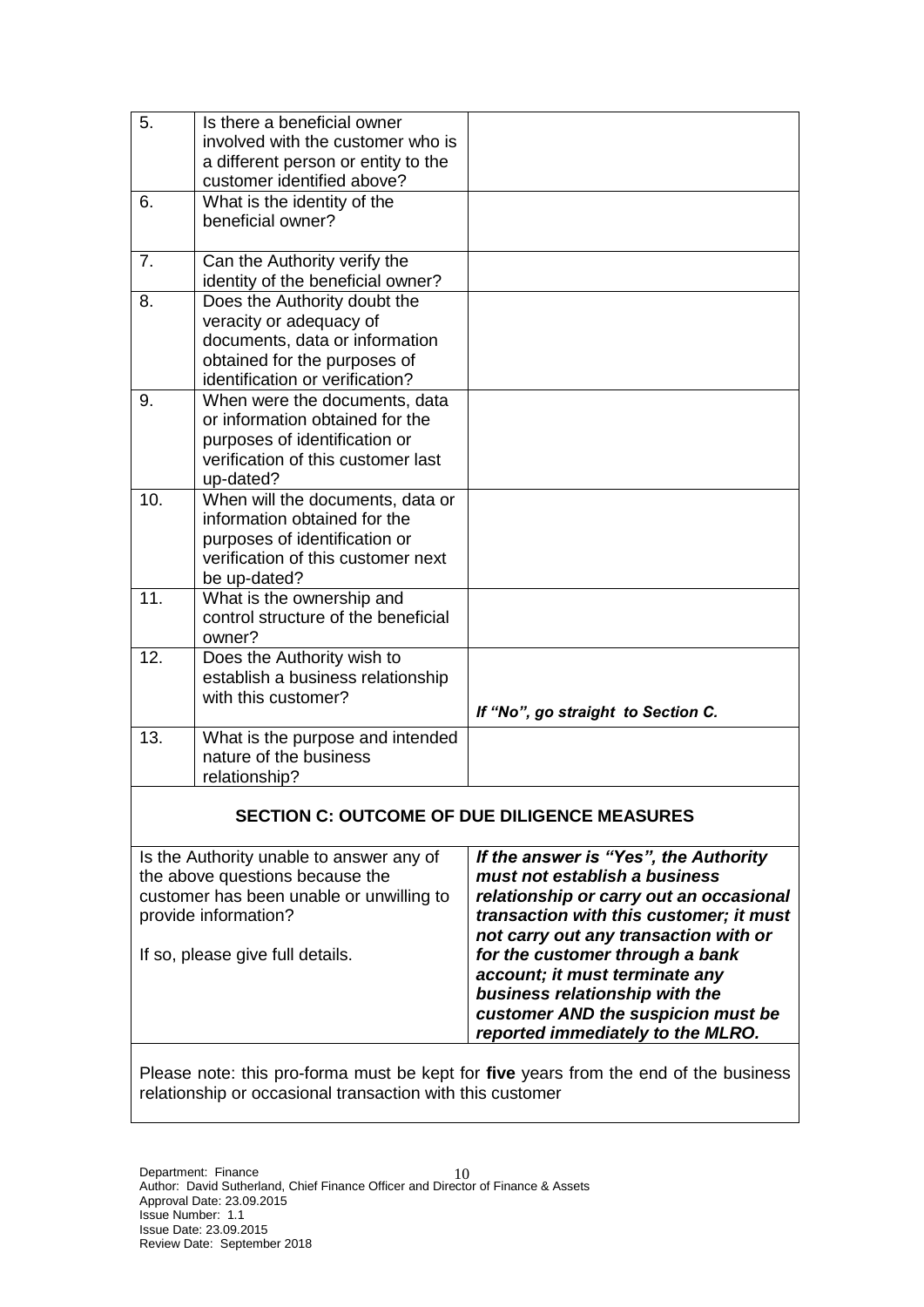## **Report to Money Laundering Reporting Officer**

#### **Re money laundering activity**

| To:          | David Sutherland, Money Laundering Reporting Officer      |  |
|--------------|-----------------------------------------------------------|--|
| From:        | <i>(insert name of employee)</i>                          |  |
| Directorate: | Ext/Tel No.<br><i>(insert post title and Cost Centre)</i> |  |

#### **DETAILS OF SUSPECTED OFFENCE:**

**Name(s) and address(es) of person(s) involved:** *(if a company/public body please include details of nature of business)*

#### **Nature value and timing of activity involved:**

*(please include full details e.g. what, when, where, how. Continue on a separate sheet if necessary)*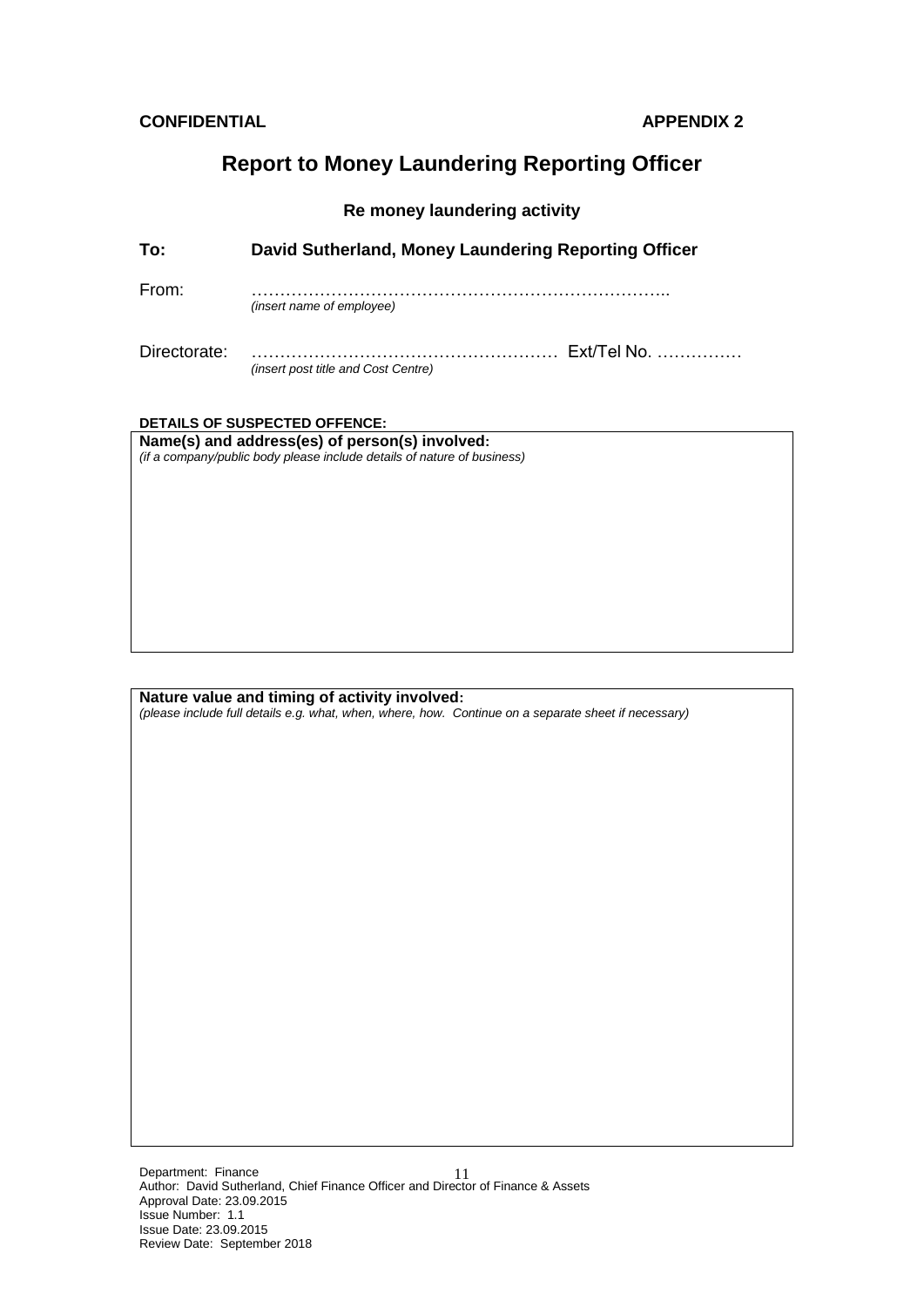**Nature of suspicions regarding such activity:** *(please continue on a separate sheet if necessary)*

**Has any investigation been undertaken (as far as you know)? Yes / No**

**If yes, please include details below:**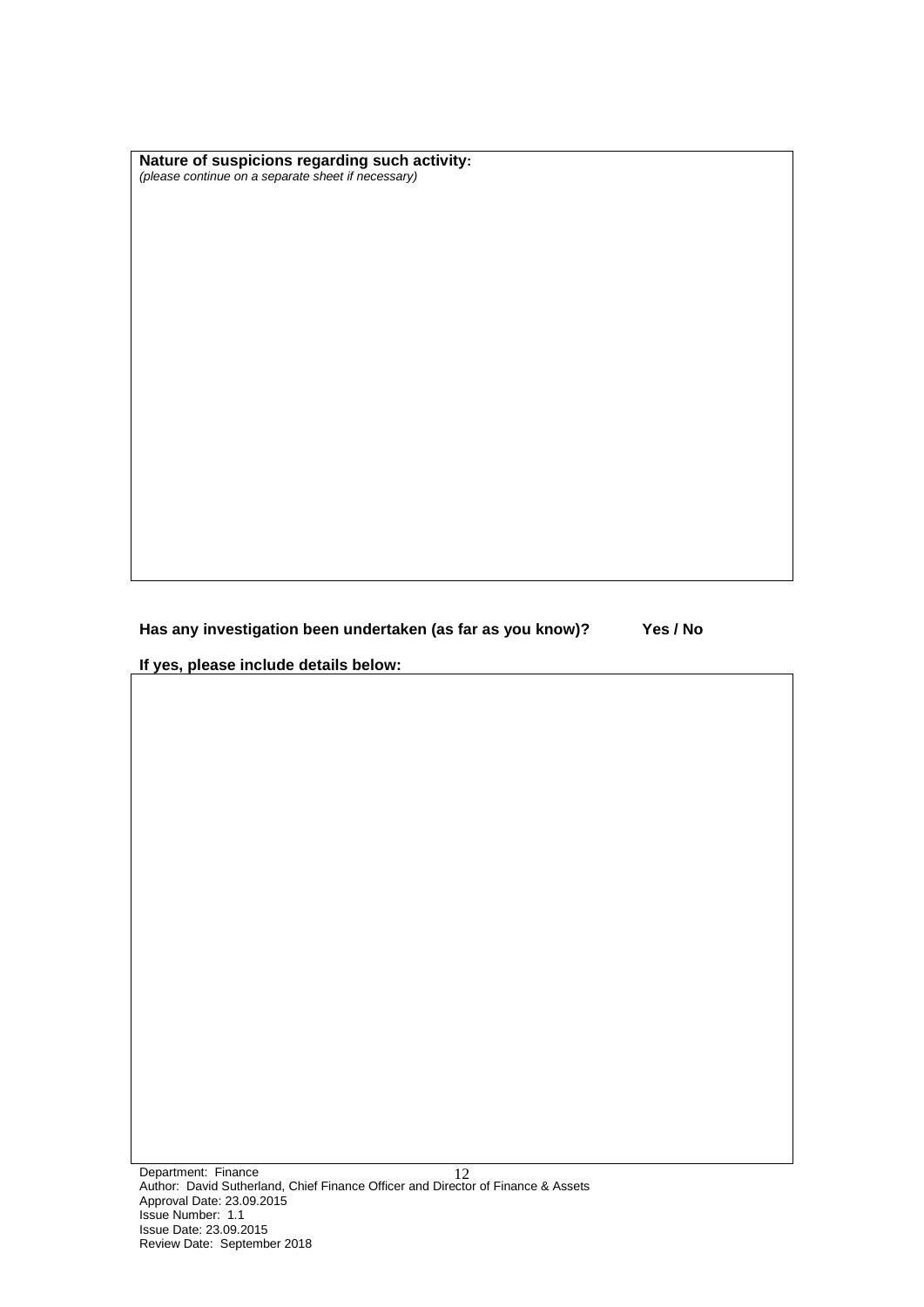**Have you discussed your suspicions with anyone else? Yes/ No** *(Please delete as appropriate)*

**If yes, please specify below, explaining why such discussion was necessary:**

Have you consulted any supervisory body guidance re money laundering? (e.g. the Law Society) (Please delete as appropriate) **Law Society)** *(Please delete as appropriate)* 

**If yes, please specify below:**

**Do you feel you have a reasonable excuse for not disclosing the matter to The National**  Crime Agency (e.g. are you a lawyer and wish to claim legal professional privilege?)<br>(Please delete as appropriate) **Propriaty** *(Please delete as appropriate)* 

**If yes, please set out full details below:**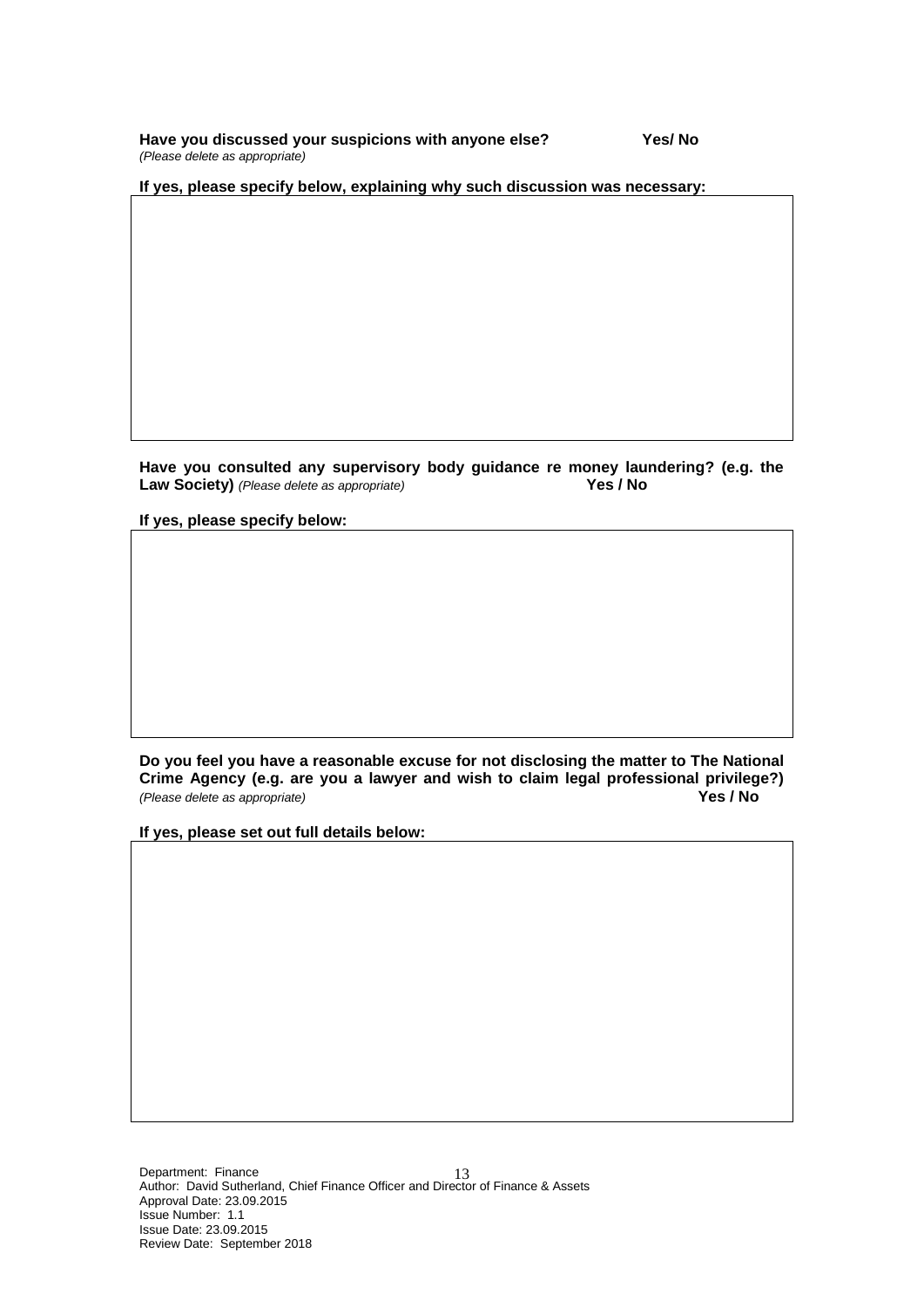**Are you involved in a transaction which might be a prohibited act under sections 327- 329 of the Proceeds of Crime Act 2002 and which requires appropriate consent from The National Crime Agency?** *(Please delete as appropriate)*

 **Yes / No**

**If yes, please set out full details below:**

**Please set out below any other information you feel is relevant:**

**Signed:……………………………………. Dated: ……………………………………….**

*Please do not discuss the content of this report with anyone believe to be involved in the suspected money laundering activity described. To do so may constitute a "tipping off" offence, which carries a maximum penalty of five years' imprisonment.*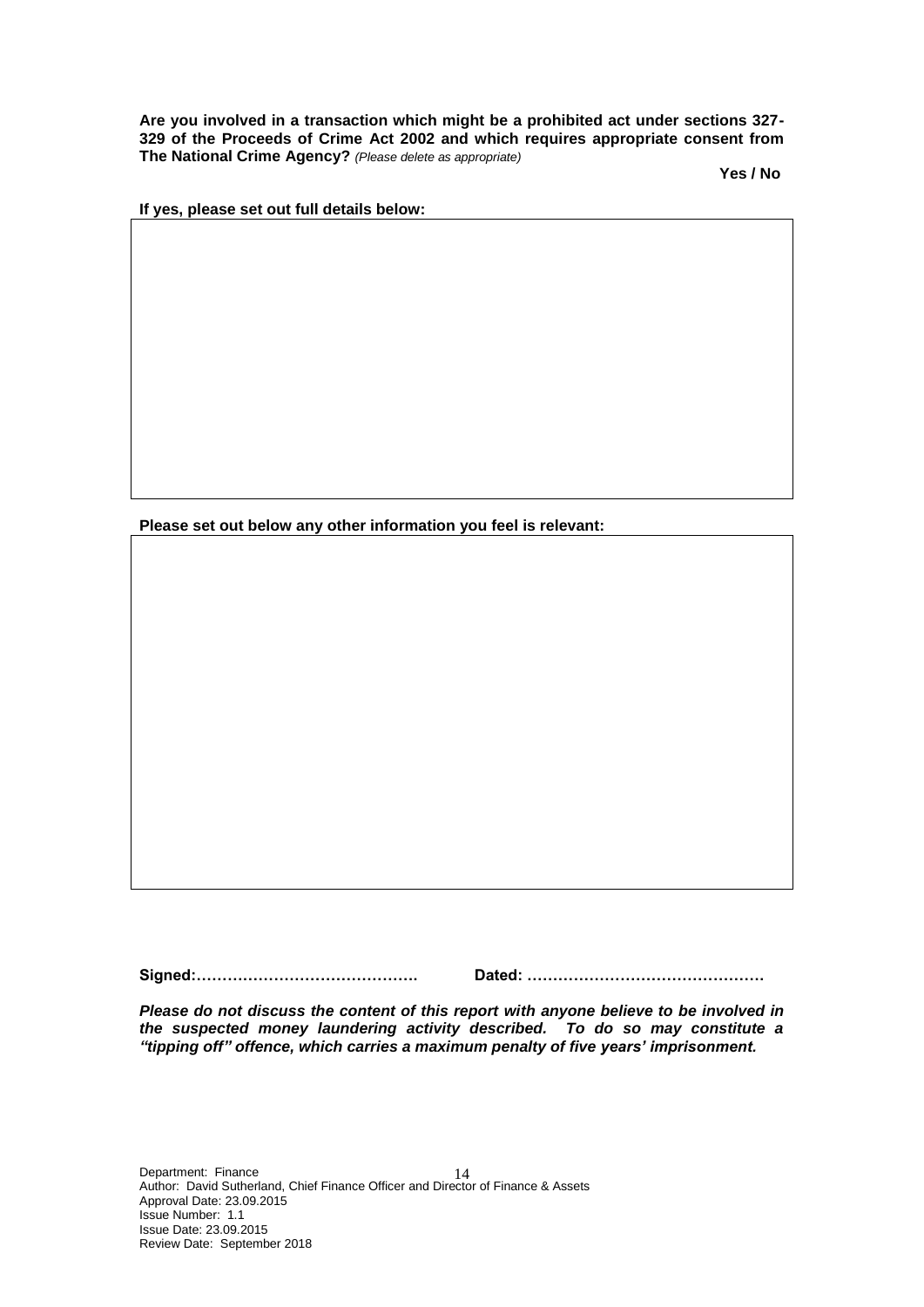#### **THE FOLLOWING PART OF THIS FORM IS FOR COMPLETION BY THE MLRO**

**Date report received: …………………………………………………………………**

**Date receipt of report acknowledged: …………………………………………….**

#### **CONSIDERATION OF DISCLOSURE:**

**Action plan:**

#### **OUTCOME OF CONSIDERATON OF DISCLOSURE:**

**Are there reasonable grounds for suspecting money laundering activity?:**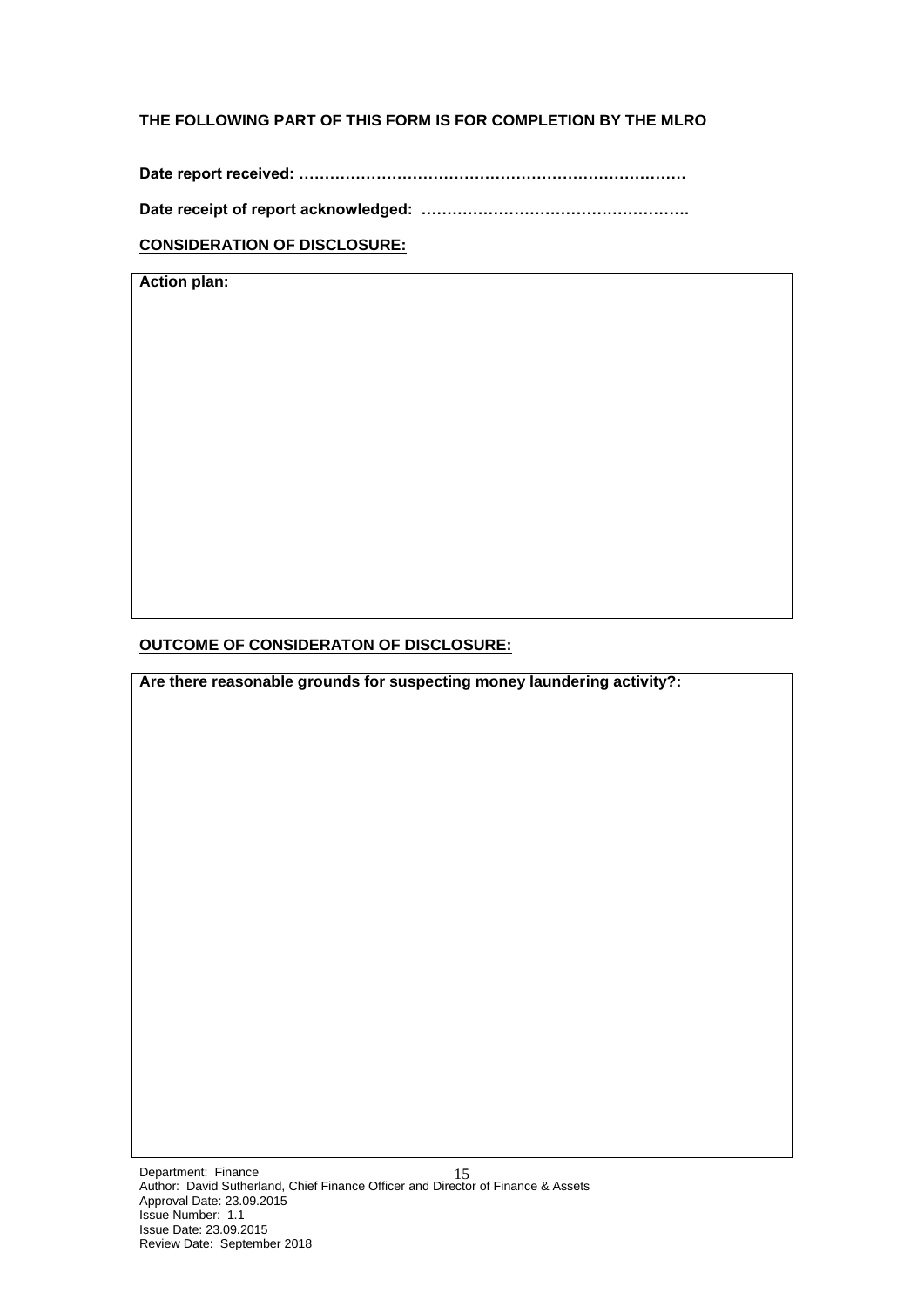**If there are reasonable grounds for suspicion, will a report be made to The National Crime Agency?**  *(Please delete as appropriate?)* **Yes / No** 

**If yes, please confirm date of report to The National Crime Agency and complete the box below:**

**Date reported: …………………………………..**

**Details of liaison with The National Crime Agency regarding the report:**

**Notice Period: …………………………………………….to …………………………………….**

**Moratorium Period: ……………………………………..to …………………………………….**

**Is consent required from The National Crime Agency to any ongoing or imminent**  transactions which would otherwise be prohibited acts?

**If yes, please confirm full details in the box below:**

**Date consent received from The National Crime Agency:…………………………………..**

**Date consent given by you to employee:……………………………………………………….**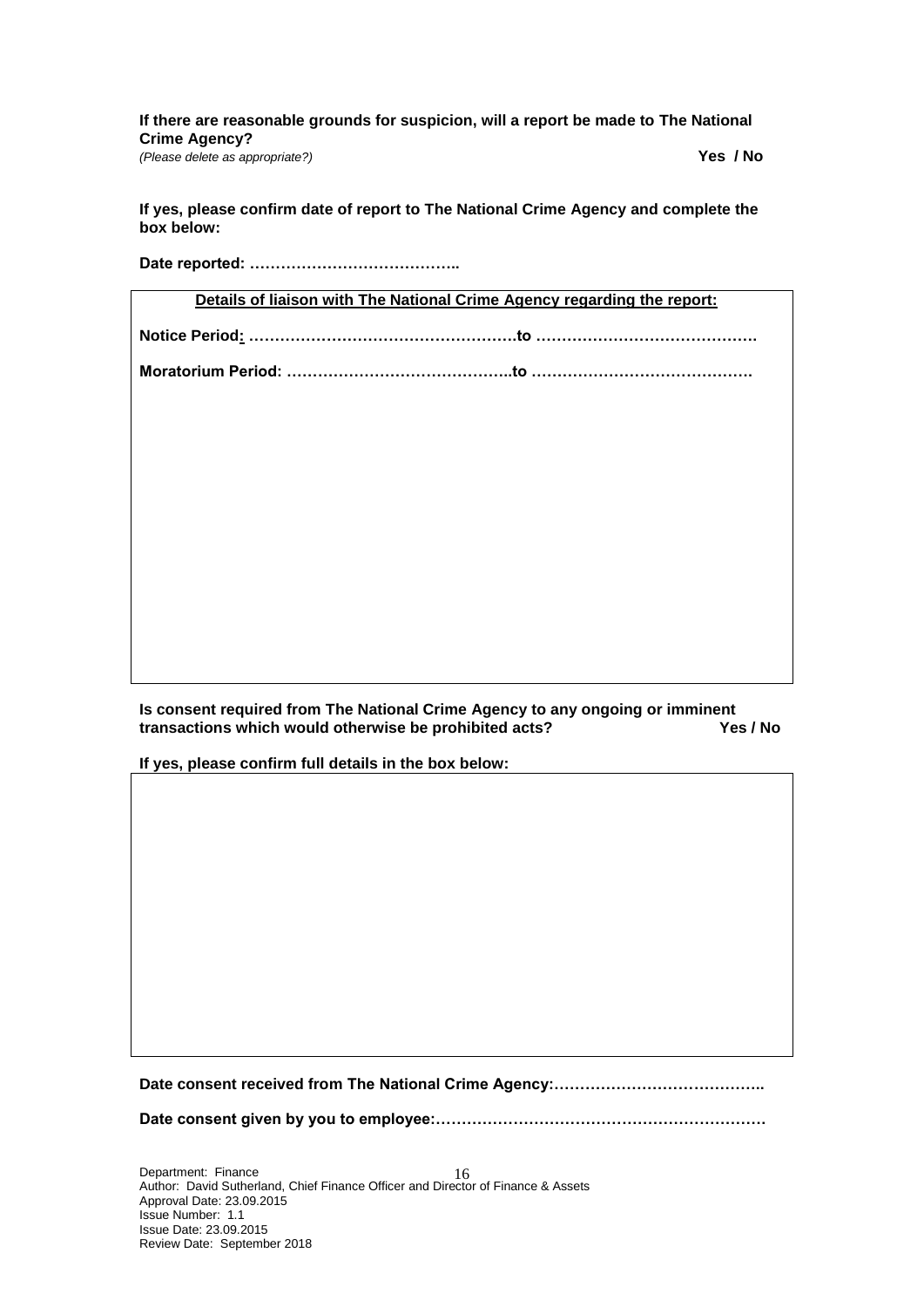**If there are reasonable grounds to suspect money laundering, but you do not intend to report the matter to The National Crime Agency, please set out below the reasons(s) for non-disclosure:**

*(Please set out any reasonable excuse for non-disclosure)*

**Date consent given by you to employee for any prohibited act transactions to proceed:**

**…………………………………………………………………………………………………………..**

**Other relevant information:**

**Signed:………………………………………………. Date: …………………………………..**

#### **THIS REPORT TO BE RETAINED FOR AT LEAST FIVE YEARS**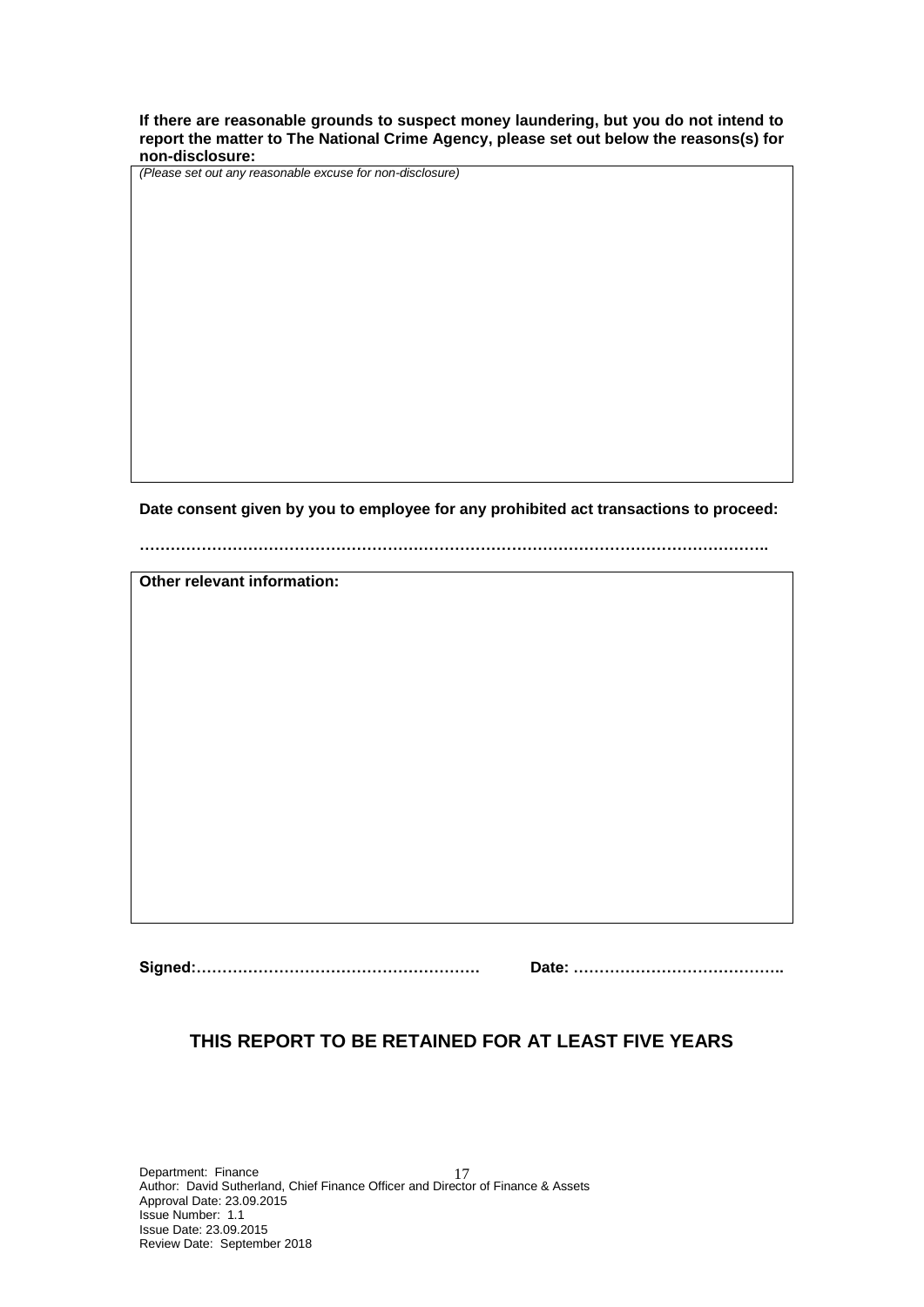

Author: David Sutherland, Chief Finance Officer and Director of Finance Assets Finance and Director of Finance  $\alpha$ the time the contact is established, to have an element of duration

Issue Number: 1.1 "**occasional transaction" -** a transaction, carried out other than as part of a business relationship, amounting to 15,000 Euro or more, whether a single operation or several operations which appear to be linked